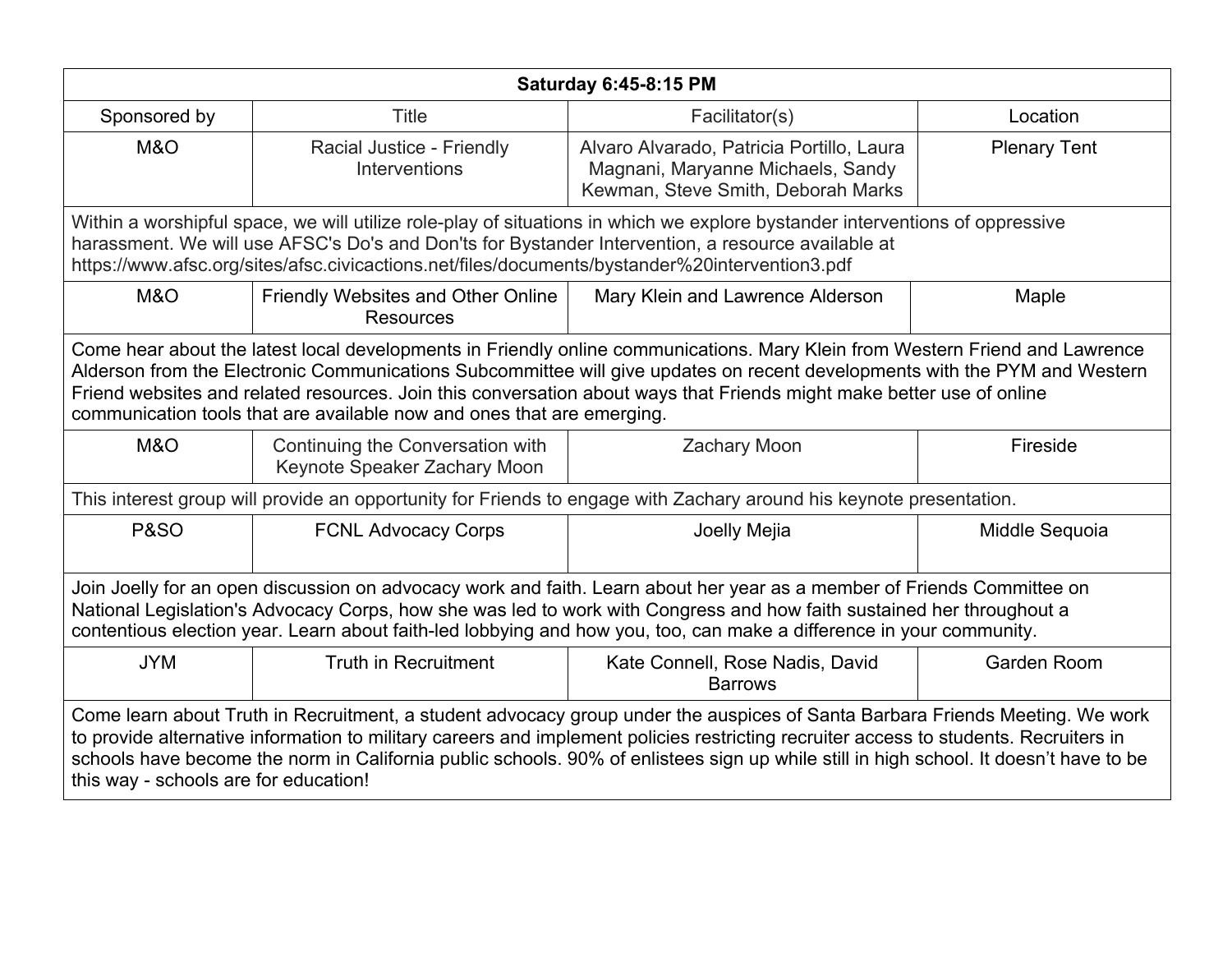| <b>Sunday 6:45-8:15 PM</b>                                                                                                                                                                                                                                                                                                                                                                                                                                                                                                                                                                                                                       |                                                               |                                                          |                     |  |
|--------------------------------------------------------------------------------------------------------------------------------------------------------------------------------------------------------------------------------------------------------------------------------------------------------------------------------------------------------------------------------------------------------------------------------------------------------------------------------------------------------------------------------------------------------------------------------------------------------------------------------------------------|---------------------------------------------------------------|----------------------------------------------------------|---------------------|--|
| Sponsored by                                                                                                                                                                                                                                                                                                                                                                                                                                                                                                                                                                                                                                     | <b>Title</b>                                                  | Facilitator(s)                                           | Location            |  |
| Youth Programs<br>Coordinating<br>Committee                                                                                                                                                                                                                                                                                                                                                                                                                                                                                                                                                                                                      | What's Happening in our PYM<br>Youth Programs?                | Alyssa Nelson (YPC), YPC Committee<br>& Youth Presenters | <b>Plenary Tent</b> |  |
| Learn how to get support for a youth or intergenerational activity, including social and environmental justice actions that are<br>grounded in Quaker ways. Provide input to our future directions together in service of a vibrant intergenerational PYM and Religious<br>Society of Friends. Come hear updates about our sponsored activities, for example: last year's visit to Australia Yearly Meeting, the<br>Quaker Oaks Farm Spring Youth Service-Learning Camp that we co-sponsor with the Wukchumni Tribe and Quaker Oaks Farm,<br>and participation in the "Quakers, First Nations, and American Indians" conference in Philadelphia. |                                                               |                                                          |                     |  |
| <b>P&amp;SO</b>                                                                                                                                                                                                                                                                                                                                                                                                                                                                                                                                                                                                                                  | Quakers needed: Our country<br>needs Friends in public office | <b>Janet Gastil</b>                                      | Maple               |  |
| National politics gets the headlines, but local government decisions affect us the most. There are about 400 locally elected officials<br>for every state and federal elected official: school boards and water boards; city councils and mayors; county supervisors; sheriffs<br>and district attorneys; fire districts, hospital districts, and numerous special districts. This interest group will encourage Quakers to<br>do it themselves and, equally important, to identify, encourage, and support well qualified candidates who share our Quaker values.                                                                               |                                                               |                                                          |                     |  |
| <b>LACC</b>                                                                                                                                                                                                                                                                                                                                                                                                                                                                                                                                                                                                                                      | Asylum Law for refugees from Latin<br>American violence       | <b>Rick Coshnear</b>                                     | Fireside            |  |
| Discussion of immigration law and how the Refugee subcommittee at Redwood Forest is assisting immigrants. Other Meetings<br>with accompaniment programs will be sharing their experiences as well. Come and learn how you and your meeting might<br>participate in this work.                                                                                                                                                                                                                                                                                                                                                                    |                                                               |                                                          |                     |  |
| Faith & Practice<br>Revision                                                                                                                                                                                                                                                                                                                                                                                                                                                                                                                                                                                                                     | Moving towards a Testimony on<br><b>Caring for Creation</b>   | Chuck Orr                                                | Middle Sequoia      |  |
| PYM recognized a leading in 1985 after Marshal Massey delivered the keynote speech. We formed the Unity with Nature<br>Committee. Faith and Practice 2001 called Harmony with Creation an emerging testimony. Your F&P Revision Committee includes<br>this testimony in our draft revision. How does this testimony speak through you?                                                                                                                                                                                                                                                                                                           |                                                               |                                                          |                     |  |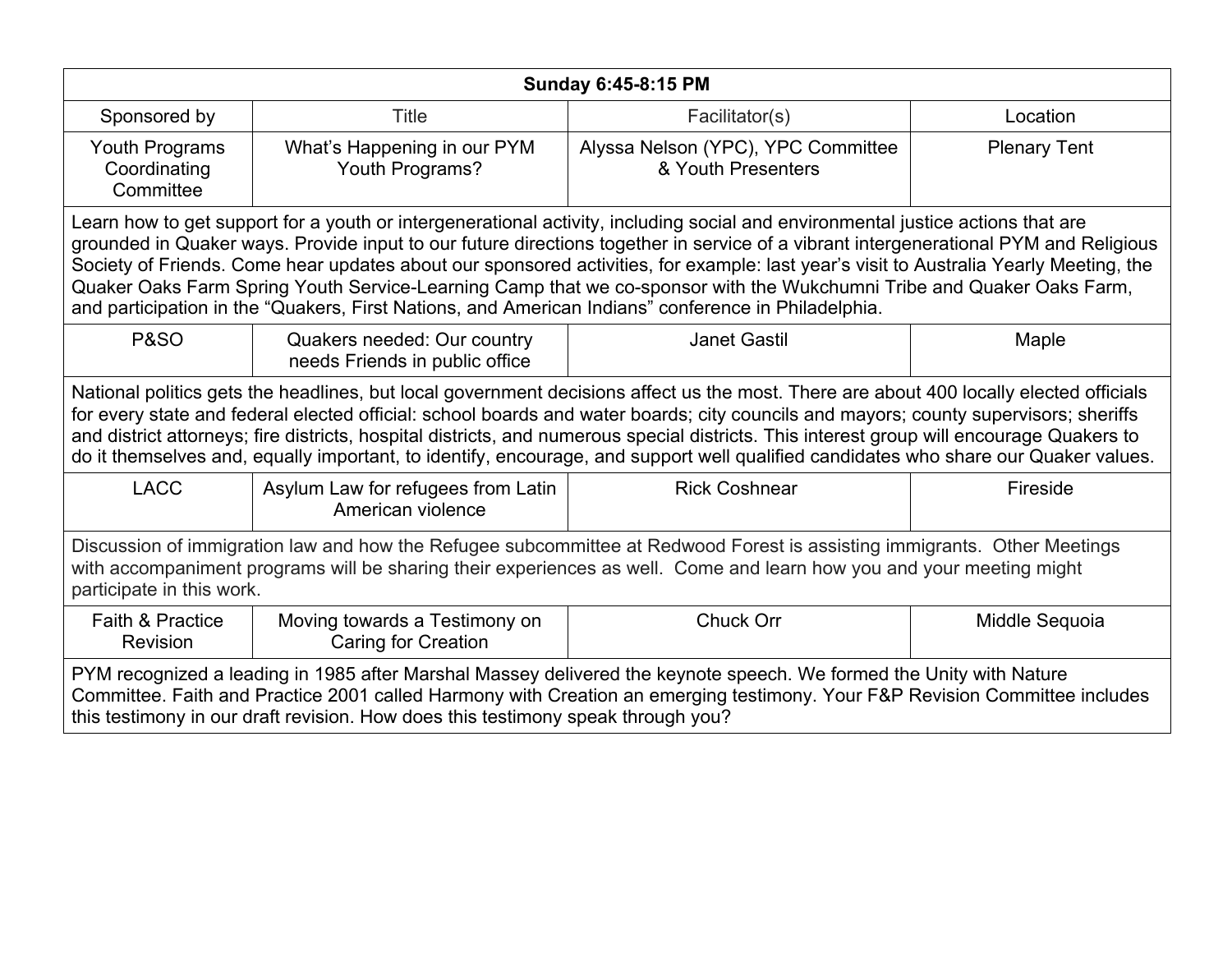| <b>Monday 3:15-4:45 PM</b>                                                                                                                                                                                                                                                                                                                                                                                                                                                                      |                                                                                        |                                                                                                                                                                                                                                                                                                                                                                                                 |                     |  |
|-------------------------------------------------------------------------------------------------------------------------------------------------------------------------------------------------------------------------------------------------------------------------------------------------------------------------------------------------------------------------------------------------------------------------------------------------------------------------------------------------|----------------------------------------------------------------------------------------|-------------------------------------------------------------------------------------------------------------------------------------------------------------------------------------------------------------------------------------------------------------------------------------------------------------------------------------------------------------------------------------------------|---------------------|--|
| Sponsored by                                                                                                                                                                                                                                                                                                                                                                                                                                                                                    | <b>Title</b>                                                                           | Facilitator(s)                                                                                                                                                                                                                                                                                                                                                                                  | Location            |  |
| <b>P&amp;SO</b>                                                                                                                                                                                                                                                                                                                                                                                                                                                                                 | Waging Peace in the Trump Era.                                                         | David Hartsough and                                                                                                                                                                                                                                                                                                                                                                             | <b>Plenary Tent</b> |  |
|                                                                                                                                                                                                                                                                                                                                                                                                                                                                                                 |                                                                                        | <b>Anthony Manousos</b>                                                                                                                                                                                                                                                                                                                                                                         |                     |  |
|                                                                                                                                                                                                                                                                                                                                                                                                                                                                                                 |                                                                                        | What are some of the Spirit-led and most effective ways to respond to Trump's militarism and jingoism? We will look at George<br>Lakey's "Ten Steps for Stopping Trump." David Hartsough will also share his thoughts and experiences traveling to Russia in the<br>past year, his seventh trip there since 1961. David is the author of Waging Peace: Global Adventures of a Lifelong Activist |                     |  |
| M&O                                                                                                                                                                                                                                                                                                                                                                                                                                                                                             | <b>Spiritual Accompaniment:</b><br><b>Experiences of Eldering and Being</b><br>Eldered | Panel led by Valerie Nuttman                                                                                                                                                                                                                                                                                                                                                                    | Maple               |  |
| A panel of people will talk about spiritual accompaniment- what it is like from both sides- as a person who has been accompanied or<br>as the person acting as elder in the relationship. There will be an experiential exercise to give everyone a feeling of what it is like to<br>offer and receive that kind of support.                                                                                                                                                                    |                                                                                        |                                                                                                                                                                                                                                                                                                                                                                                                 |                     |  |
| <b>Faith &amp; Practice</b><br>Revision                                                                                                                                                                                                                                                                                                                                                                                                                                                         | A Friendly Death                                                                       | <b>Claire Gorfinkel and Carl Magruder</b>                                                                                                                                                                                                                                                                                                                                                       | Fireside            |  |
| Historically, Friends viewed death as the culmination of a faithful life—a transition to full communion with Spirit. As Friends grew<br>near to dying, their final testaments were carefully recorded and shared, as having special power and meaning. How do Friends<br>regard death now? What is a Friendly Death to thee? Is physician assisted dying consonant with Friends' belief and<br>tradition? How do we prepare for the inevitable? Come and we will explore these topics together. |                                                                                        |                                                                                                                                                                                                                                                                                                                                                                                                 |                     |  |
| <b>P&amp;SO</b>                                                                                                                                                                                                                                                                                                                                                                                                                                                                                 | How Can Friends Navigate and<br><b>Counter Islamophobic Rhetoric?</b>                  | Shannon Frediani                                                                                                                                                                                                                                                                                                                                                                                | Middle Sequoia      |  |
| Due to the increase in Islamophobic rhetoric and proposed policies that equate Islam as a world religion with terrorism, we will<br>explore the production of phobias in our country in order to counter these imperial imaginary constructs. Productions of evil rely on<br>cultivating fear in civil society, therefore, learning how to delink these social imaginaries is key to countering the fears and injustices<br>of our time.                                                        |                                                                                        |                                                                                                                                                                                                                                                                                                                                                                                                 |                     |  |
| <b>AFSC</b>                                                                                                                                                                                                                                                                                                                                                                                                                                                                                     | AFSC: The Next 100 Years                                                               | <b>Shan Cretin</b>                                                                                                                                                                                                                                                                                                                                                                              | Garden Room         |  |
| A conversation with the Outgoing General Secretary. Come be part of envisioning the future. How can we be the prophetic<br>organization we were meant to be? How do we listen authentically to the voices of the most downtrodden among us? What kind of<br>world can we build in which all people thrive? What role can you play?                                                                                                                                                              |                                                                                        |                                                                                                                                                                                                                                                                                                                                                                                                 |                     |  |